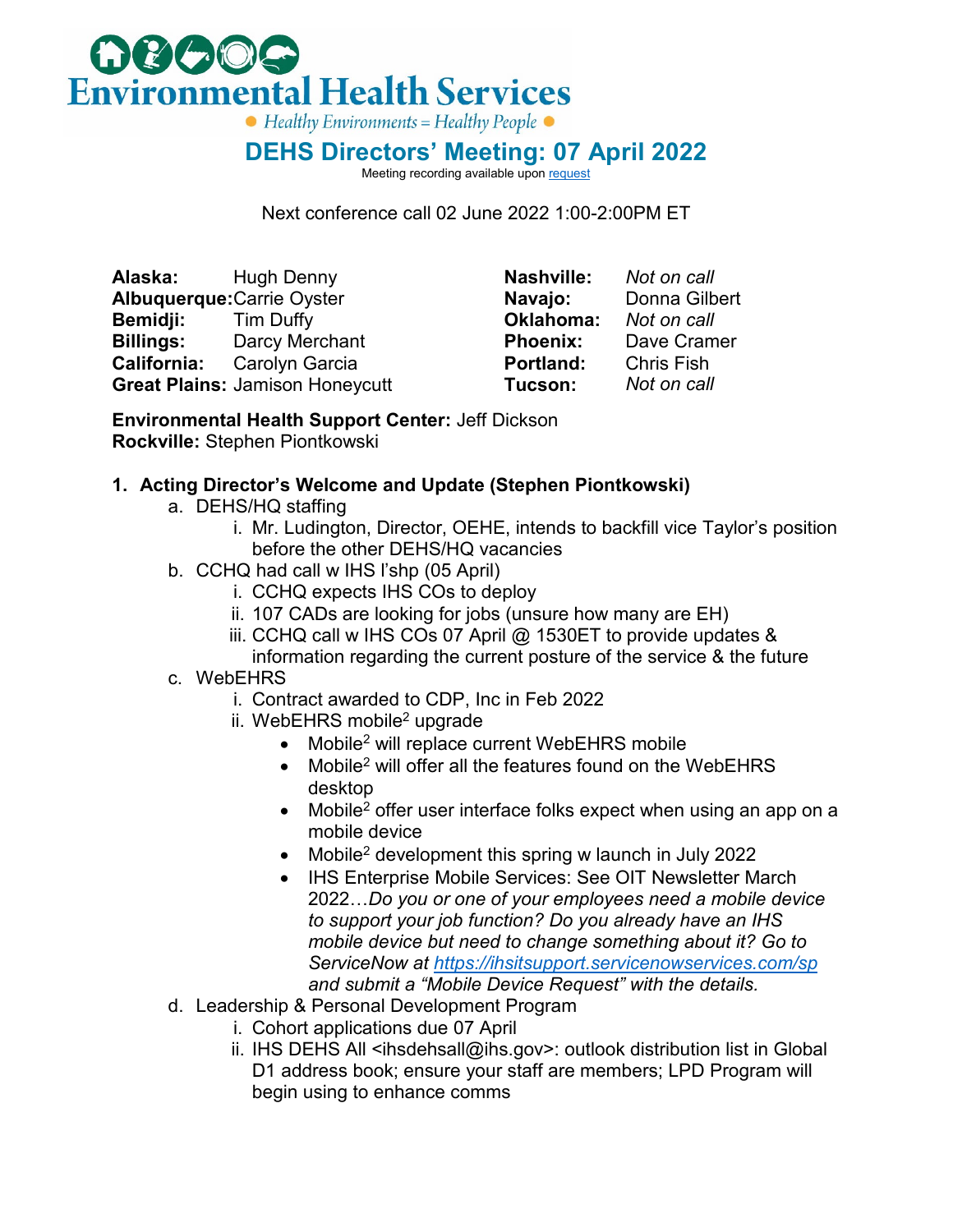

- e. Institutional EH
	- i. CY 2021 OSHA Annual Report ongoing & on time for early May deadline; thanks to all the Area IEHO staff for their assistance
- f. Injury prevention
	- i. TIPCAP
		- Annual TIPCAP Workshop and Project Officer Meeting will be virtual the week of 04 April
	- ii. IP course schedule
		- March 2022: GPA conducted course 1
		- April 2022: Finalize course 2 materials
		- May 2022: Pilot 1 of online course 3
		- June 2022: PH Area conduct course 2
		- August 2022: Pilot 2 of online course 3
		- November 2022: Pilot 1 of in-person course 1
	- iii. Fellowship 2023-2024
		- Recorded informational webinar in late summer 2022
		- Applications will be due Oct/Nov 2022
		- Sessions begin Jan-Mar 2023
	- iv. IP Media Communications contract
		- Awarded in March 2022 to the [C3 Group,](https://thec3group.net/) an Indian-owned marketing firm out of Oklahoma
		- Purpose: create templates, infographics, brochures, & slides; it is our intent to make these stock images, videos, and the products created available to all the IP partners within IHS
		- Next step: take IP photos & videos in Indian Country
		- HQ/C3 looking to partner w your DEHS EH and IP staff in the field to assist in being a liaison between the contractor and the communities for these photo ops
		- DEHS staff assistance and direct access to tribes and tribal administrators would hopefully allow for easier communication and coordination
		- First site visits to the SW this spring
		- Molly will email you to gauge your interest in participating & then set-up a call to larn more about specific actions/roles
	- v. National AIAN IVP [virtual] Conference
		- 26-28 July 2022
	- Registration should be available in April 2022
- g. [Environmental Health Specialist of the Year Award 2021](https://www.ihs.gov/sites/dehs/themes/responsive2017/display_objects/documents/IHS_Environmental_Health_Specialist_of_2021_Braden_Hickey.pdf)
	- i. LT Braden Hickey, Albuquerque Area
- h. [Rick Smith Injury Prevention Award 2021](https://www.ihs.gov/sites/injuryprevention/themes/responsive2017/display_objects/documents/Rick_Smith_Injury_Prevention_Award_2021_Medication_Disposal_Team.pdf)
	- i. Medications Disposal Team
- i. [Gary J. Gefroh Safety and Health Award 2021](https://www.ihs.gov/sites/dehs/themes/responsive2017/display_objects/documents/Gary_J_Gefroh_Safety_and%20Health_Award_of_2021_%20Katherine_Hubbard.pdf) i. CDR Katherine Hubbard, Alaska Area
- j. [DEHS award winners of 2021 on the IHS Blog](https://www.ihs.gov/newsroom/ihs-blog/march-2022-blogs/ihs-division-of-environmental-health-services-recognizes-2021-award-winners/)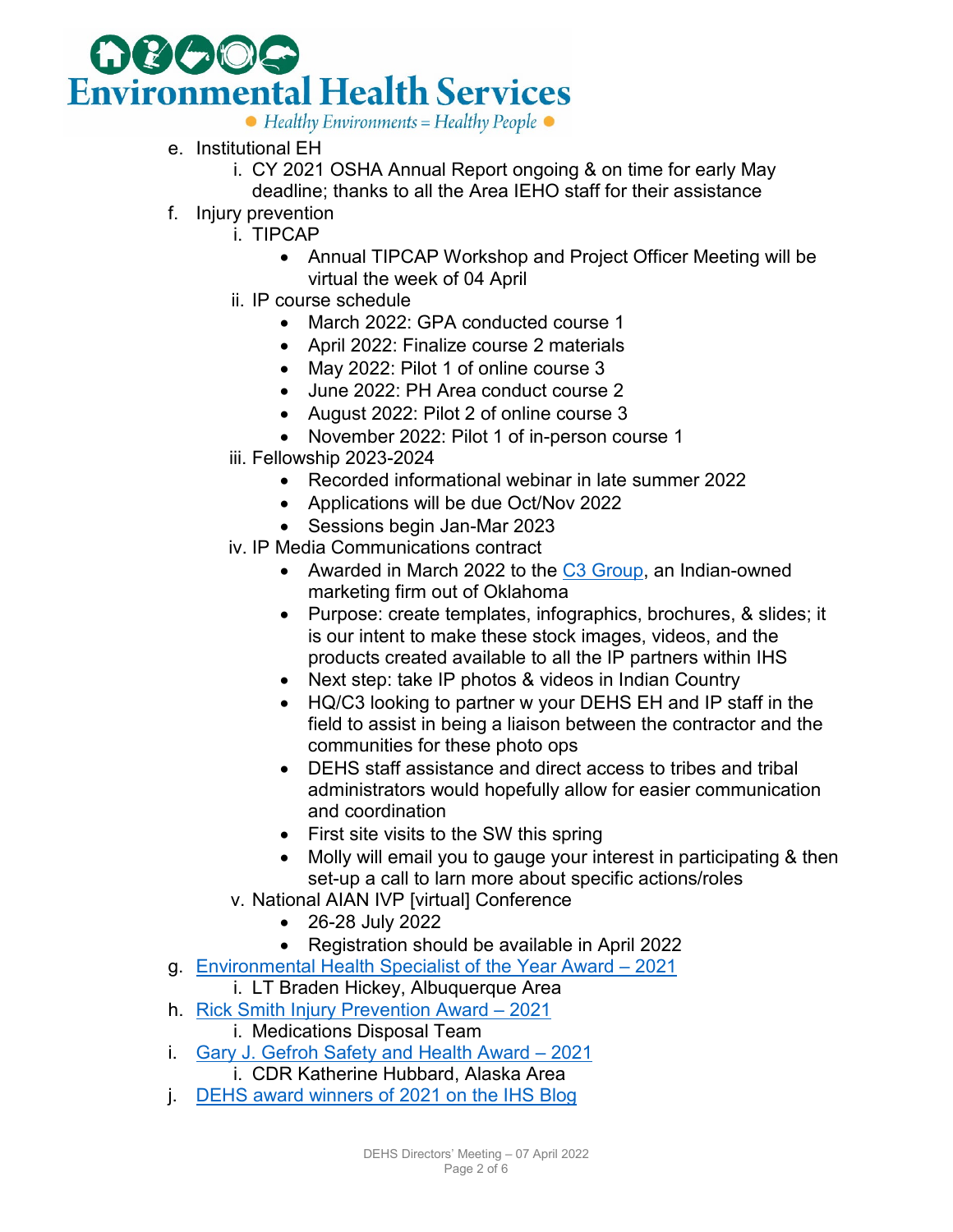

- k. NEHA's AIAN Environmental Health Recognition Awards
	- i. [See details here](https://urldefense.us/v3/__https:/www.neha.org/about-neha/awards/american-indian-and-alaska-native-environmental-health-recognition-awards?utm_source=National*Environmental*Health*Association&utm_campaign=7f8eb222c2-EMAIL_CAMPAIGN_2022_03_02_07_45_COPY_02&utm_medium=email&utm_term=0_c54fb1f5a1-7f8eb222c2-531114415__;Kysr!!Og_tST9LxTiQE1I!645p6qdfR_7FfcgqUmYuPCmqQsr23r0HseoTL50ivCRry3qRXZDThZkBF27ID5jGAzU$)
		- ii. [Nominations](https://forms.office.com/Pages/ResponsePage.aspx?id=L9ohb0vYh0GTABSF8RU2xU4r5LgBoN9Io409bdA_hVRUOVc4M05DOUFWVzcxTUVCTk1HRlA0TVY1NCQlQCN0PWcu&wdLOR=c5BF73A8C-25DD-422A-8875-89B1112721AB) due 27 April
- l. [IHS Director's Awards 2021](https://www.ihs.gov/nda/index.cfm#_blank)
	- i. [Nominations](https://www.ihs.gov/sites/nda/themes/responsive2017/display_objects/documents/Directors_Awards_New_Form_2022.pdf) due 29 April

## **2. Area Highlights**

- a. Alaska
	- i. Introduction: CAPT Hugh Denny, Acting Director, OEHE, Alaska Area
	- ii. Congratulations CDR Katherine Hubbard
		- Gary J. Gefroh Safety and Health Award 2021
		- Alaska Area EHS of 2021
	- iii. Alaska Tribal EH quarterly mtg was in February
		- Continue to support water & wastewater treatment operator training virtually
		- Staffing
			- George Turner, EH Director, Bristol Bay
			- EH Manager vacancy at Yukon-Kuskokwim Health Corporation, Bethel
			- EH Director vacancy at Maniilaq Association, Kotzebue
- b. Albuquerque
	- i. Staffing
		- Selected CAPT Michael Box as IEH Specialist; reporting in June
		- Vacancy announcements for Albuquerque, Santa Fe, & Zuni close on 30 June
	- ii. Staff returning to the workplace
	- iii. Community Assessment Teams (CATs)
		- EHSs conduct work at Service Units without EHS staff for a week to complete surveys coming due to ensure no lapse in services
		- Service Unit EHSs from another location is the lead who organizes the CAT & contacts community facilities to arrange surveys
		- CAT consists of staff from other Districts
		- Benefits to CAT approach: completing survey workload; staff cross-training, enhanced moral, & team building

## c. Bemidji

- i. Staffing
	- Remain focused on "re-loading the bench"
	- Selected Casey Crump as Area IP Specialist
	- Selected CDR Greg Calvert, Area IEH Specialist; reporting June 2022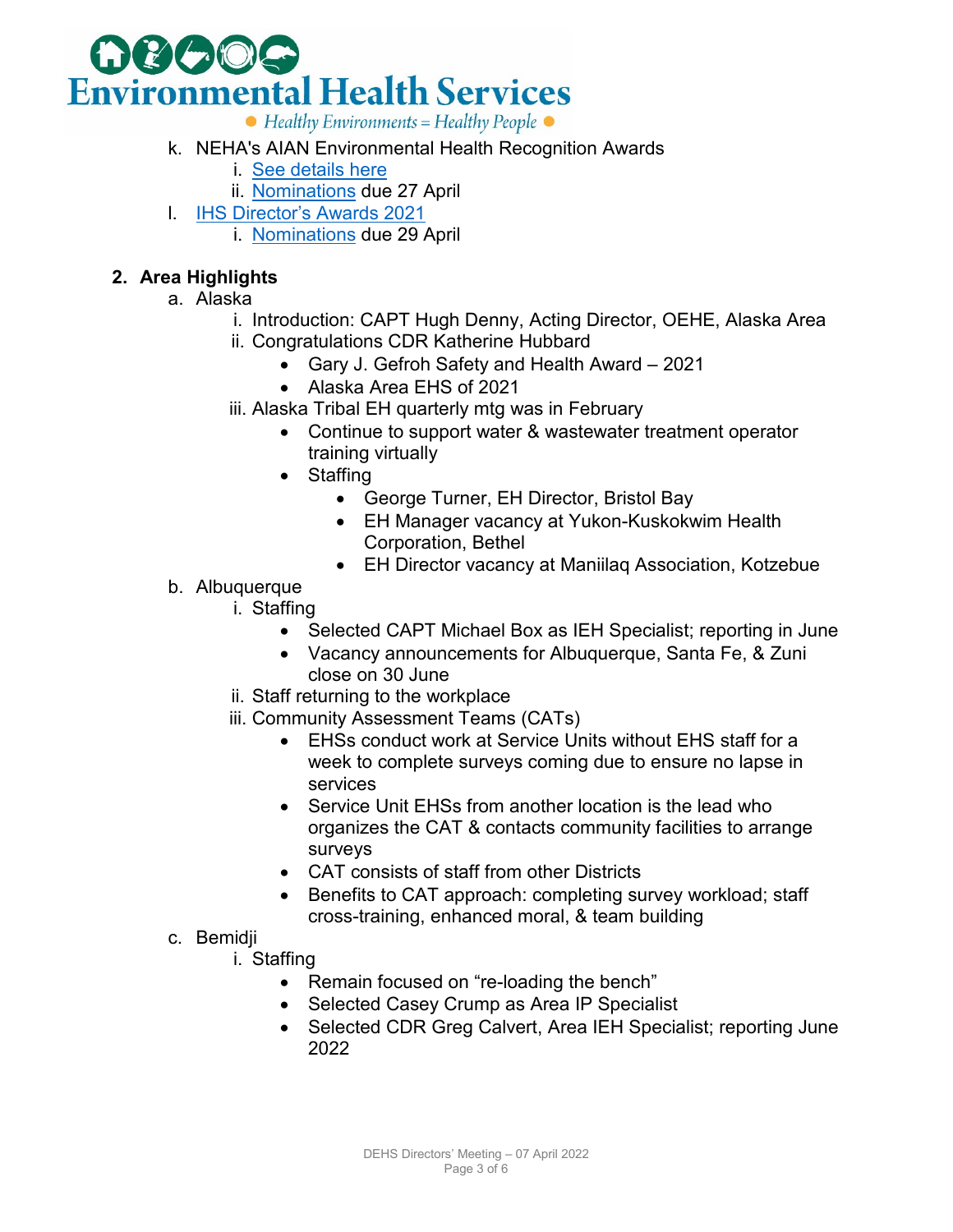

- d. Billings
	- i. 2 EH staff vacancy announcements at Blackfeet & Crow SUs forthcoming
	- ii. COVID-19 restrictions lifting & most establishments open
	- iii. Conducting food manager trainings
	- iv. IEHO providing accreditation support to clinics
	- v. IP special projects
		- Anticipate greater activity due to lifting ovCOVID-19 restrictions
- e. California
	- i. Staffing
		- CAPT Brian Lewelling retiring end of April
		- Ukiah Field Sanitarian: reported to duty January 2022 (Pathways)
	- ii. COVID-19
		- Staff returning to the workplace
		- Updated Area's COVID-19 prevention plan & conducted office inspections
- f. Great Plains
	- i. Staffing
		- 4 vacancies now & 2 pending
		- Sioux City District EHO vacancy announcement [\[DE](https://www.usajobs.gov/job/633365900) & [MP\]](https://www.usajobs.gov/job/633365000) closes 30 June 2022
		- Area IEH Specialist vacancy announcement forthcoming
		- Chris Allen retires June 2022
	- ii. IEH
		- 4 mock surveys completed in March
	- iii. IP
		- Intro to IP course conducted in March (23 participants)
	- iv. REHS study group w EHSC: LT Shelby Forge-Haddeland leading v. COVID-19
		- Staff returning to the workplace & conducting surveying
		- Ensuring PPE distribution as needed
- g. Nashville *not on call*
- h. Navajo
	- i. Staffing
		- Four vacancy announcements forthcoming
		- Selections made for Gallup & Shiprock
	- ii. COVID-19
		- Staff returning to the workplace
		- Navajo Nation mask mandate remains in place
- i. Oklahoma City *not on call*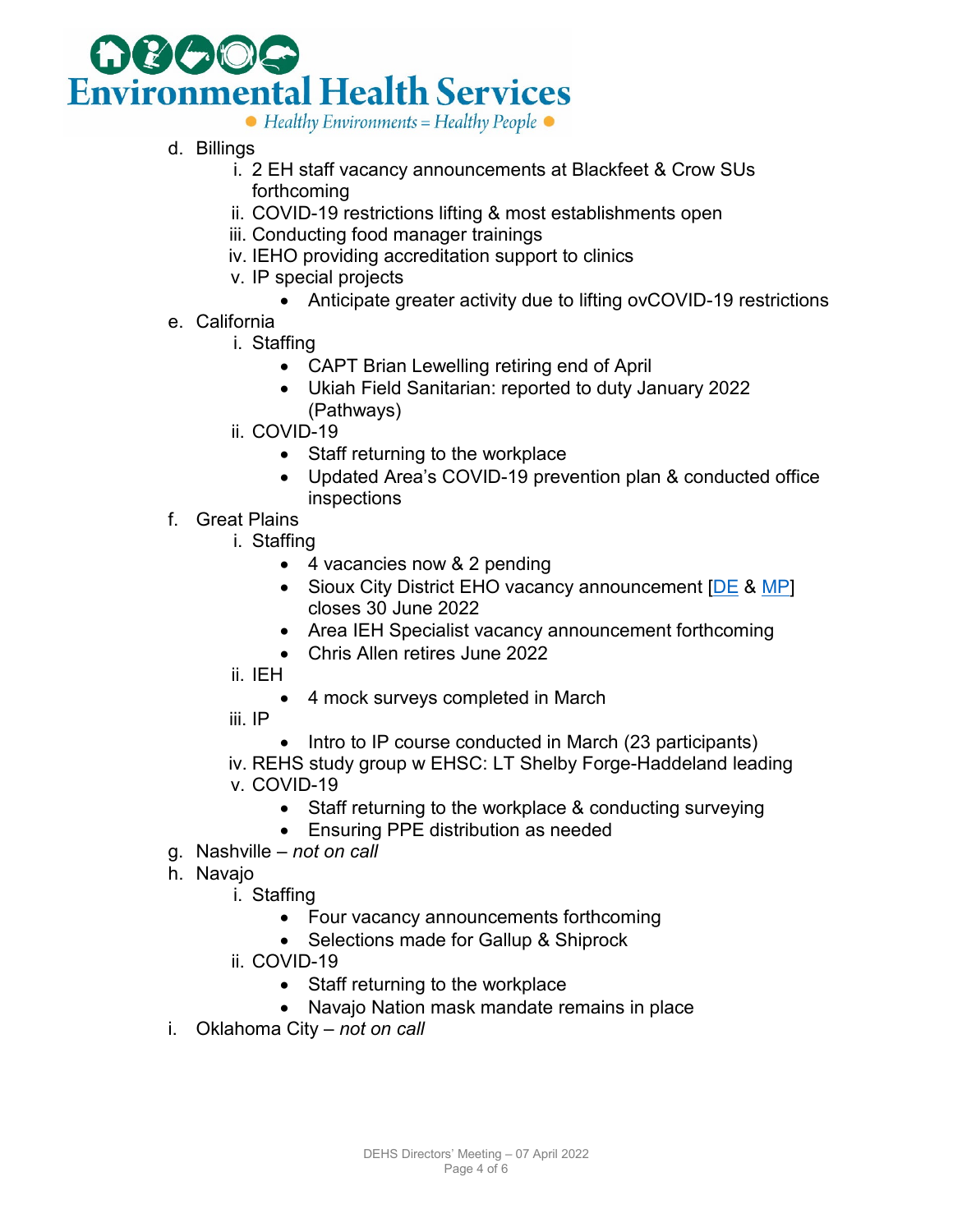

- j. Phoenix
	- i. Staffing
		- Backfilling four EHS vacancies: 1 at Colorado River Service Unit; 2 at San Carlos, 1 in Parker, 1 in Elko; classification on Pathways Hiring Authority complete
		- Many COs have questions on the new CC promotion policy
		- Environmental Health Specialist, Colorado River Service Unit at virtual OBC next week
		- ii. Brandon Parker TDY to PIMC ongoing
		- iii. NFPA subscription: working on securing a subscription so staff can access NFPA codes
	- iv. [Staff to attend 30th-Annual Joint Safety and Environmental](https://www.army.mil/article/252084/30th_annual_joint_safety_and_environmental_professional_development_symposium_scheduled_for_april_18_22_2022) 
		- [Professional Development Symposium,](https://www.army.mil/article/252084/30th_annual_joint_safety_and_environmental_professional_development_symposium_scheduled_for_april_18_22_2022) 18-22 April
	- v. IP
- Preparing to conduct course 2 in June
- May conduct course 1 in December
- LCDR Andrea Tsatoke presented poster on medication disposal
- Salt River Pima-Maricopa Indian Community TIPCAP Coordinator, Monte Yazzie and his team were awarded the 2022 Child Passenger Safety Team of the Year from the National Child Passenger Safety Board
- vi. Institutional EH
	- We are purchasing a Viasensor G200 for N2O monitoring as our TSI MIRAN Sapphire will no longer be supported
- vii. COVID-19
	- Operational tempo slowing
	- OEHE continues to fill key roles
	- Staff returning to the workplace
- k. Portland
	- i. Staffing
		- Selected Roberta Other Medicine as District EHO, Yakama District Office
		- SU EHS vacancy announcement forthcoming; classification on Pathways Hiring Authority ongoing; may be announced in June/July
	- ii. NEHA 2022: CDR Chris Fish to co-present w EPA on Child Care Center Integrated Pest Management project
	- iii.
	- iv. COVID-19
		- Staff returning to the workplace
		- Portland Area looking to reduce the office footprint for admin staff & OEHE looking to move into that space
		- Many IEH-related consults
- l. Tucson *not on call*